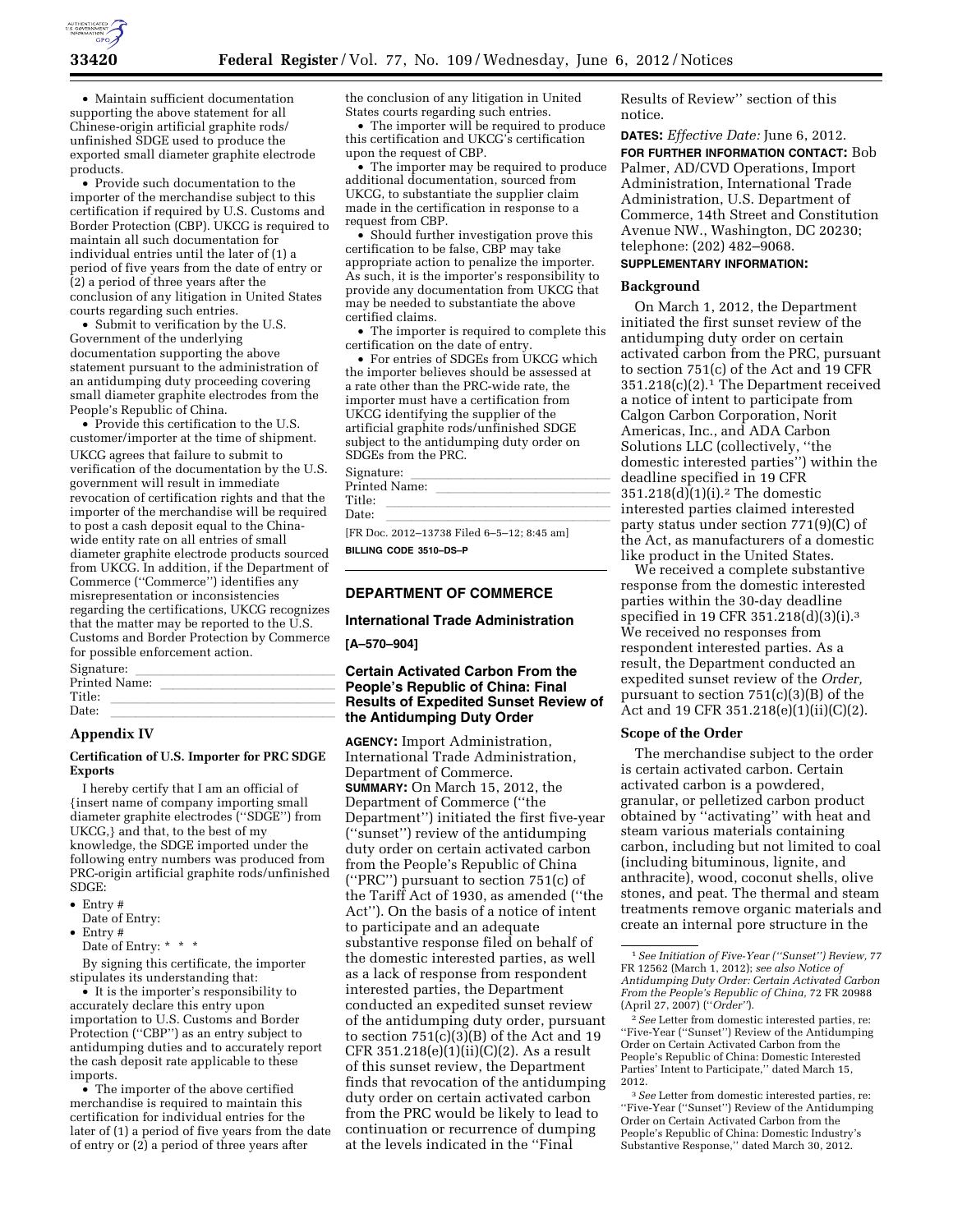carbon material. The producer can also use carbon dioxide gas  $(CO<sub>2</sub>)$  in place of steam in this process. The vast majority of the internal porosity developed during the high temperature steam (or CO2 gas) activated process is a direct result of oxidation of a portion of the solid carbon atoms in the raw material, converting them into a gaseous form of carbon.

The scope of the order covers all forms of activated carbon that are activated by steam or  $CO<sub>2</sub>$ , regardless of the raw material, grade, mixture, additives, further washing or postactivation chemical treatment (chemical or water washing, chemical impregnation or other treatment), or product form. Unless specifically excluded, the scope of the order covers all physical forms of certain activated carbon, including powdered activated carbon (''PAC''), granular activated carbon (''GAC''), and pelletized activated carbon.

Excluded from the scope of the order are chemically activated carbons. The carbon-based raw material used in the chemical activation process is treated with a strong chemical agent, including but not limited to phosphoric acid, zinc chloride, sulfuric acid or potassium hydroxide, that dehydrates molecules in the raw material, and results in the formation of water that is removed from the raw material by moderate heat treatment. The activated carbon created by chemical activation has internal porosity developed primarily due to the action of the chemical dehydration agent. Chemically activated carbons are typically used to activate raw materials with a lignocellulosic component such

as cellulose, including wood, sawdust, paper mill waste and peat.

To the extent that an imported activated carbon product is a blend of steam and chemically activated carbons, products containing 50 percent or more steam (or  $CO<sub>2</sub>$  gas) activated carbons are within the scope, and those containing more than 50 percent chemically activated carbons are outside the scope. This exclusion language regarding blended material applies only to mixtures of steam and chemically activated carbons.

Also excluded from the scope are reactivated carbons. Reactivated carbons are previously used activated carbons that have had adsorbed materials removed from their pore structure after use through the application of heat, steam and/or chemicals.

Also excluded from the scope is activated carbon cloth. Activated carbon cloth is a woven textile fabric made of or containing activated carbon fibers. It is used in masks and filters and clothing of various types where a woven format is required.

Any activated carbon meeting the physical description of subject merchandise provided above that is not expressly excluded from the scope is included within the scope. The products subject to the order are currently classifiable under the Harmonized Tariff Schedule of the United States (''HTSUS'') subheading 3802.10.00. Although the HTSUS subheading is provided for convenience and customs purposes, the written description of the scope of the order is dispositive.

#### **Analysis of Comments Received**

All issues raised in this review are addressed in the ''Issues and Decision Memorandum for the Expedited Sunset Review of the Antidumping Duty Order on Certain Activated Carbon from the People's Republic of China'' (''Decision Memorandum'') from Christian Marsh, Deputy Assistant Secretary for Antidumping and Countervailing Duty Operations, to Paul Piquado, Assistant Secretary for Import Administration, dated concurrently with and hereby adopted by this notice. The issues discussed in the Decision Memorandum include the likelihood of continuation or recurrence of dumping and the magnitude of the margins likely to prevail if the order was to be revoked. Parties may find a complete discussion of all issues raised in the review and the corresponding recommendations in this public memorandum which is on file electronically via Import Administration's Antidumping and Countervailing Duty Centralized Electronic Services System (''IA ACCESS''). Access to IA ACCESS is available in the Central Records Unit room 7046 of the main Commerce building. In addition, a complete version of the Decision Memorandum can be access directly on the Web at *<http://ia.ita.doc.gov/frn>*. The signed Decision Memorandum and the electronic versions of the Decision Memorandum are identical in content.

### **Final Results of Review**

We determine that revocation of the *Order* would be likely to lead to continuation or recurrence of dumping at the following weighted-average percentage margins:

| Exporter |        |  |
|----------|--------|--|
|          | 67.14  |  |
|          | 69.54  |  |
|          | 67.14  |  |
|          | 67.14  |  |
|          | 67.14  |  |
|          | 67.14  |  |
|          | 67.14  |  |
|          | 61.95  |  |
|          | 228.11 |  |
|          | 228.11 |  |
|          | 67.14  |  |
|          | 67.14  |  |
|          | 67.14  |  |
|          | 67.14  |  |
|          | 67.14  |  |
|          | 67.14  |  |
|          | 67.14  |  |
|          | 67.14  |  |
|          | 67.14  |  |
|          | 67.14  |  |
|          | 67.14  |  |
|          | 67.14  |  |